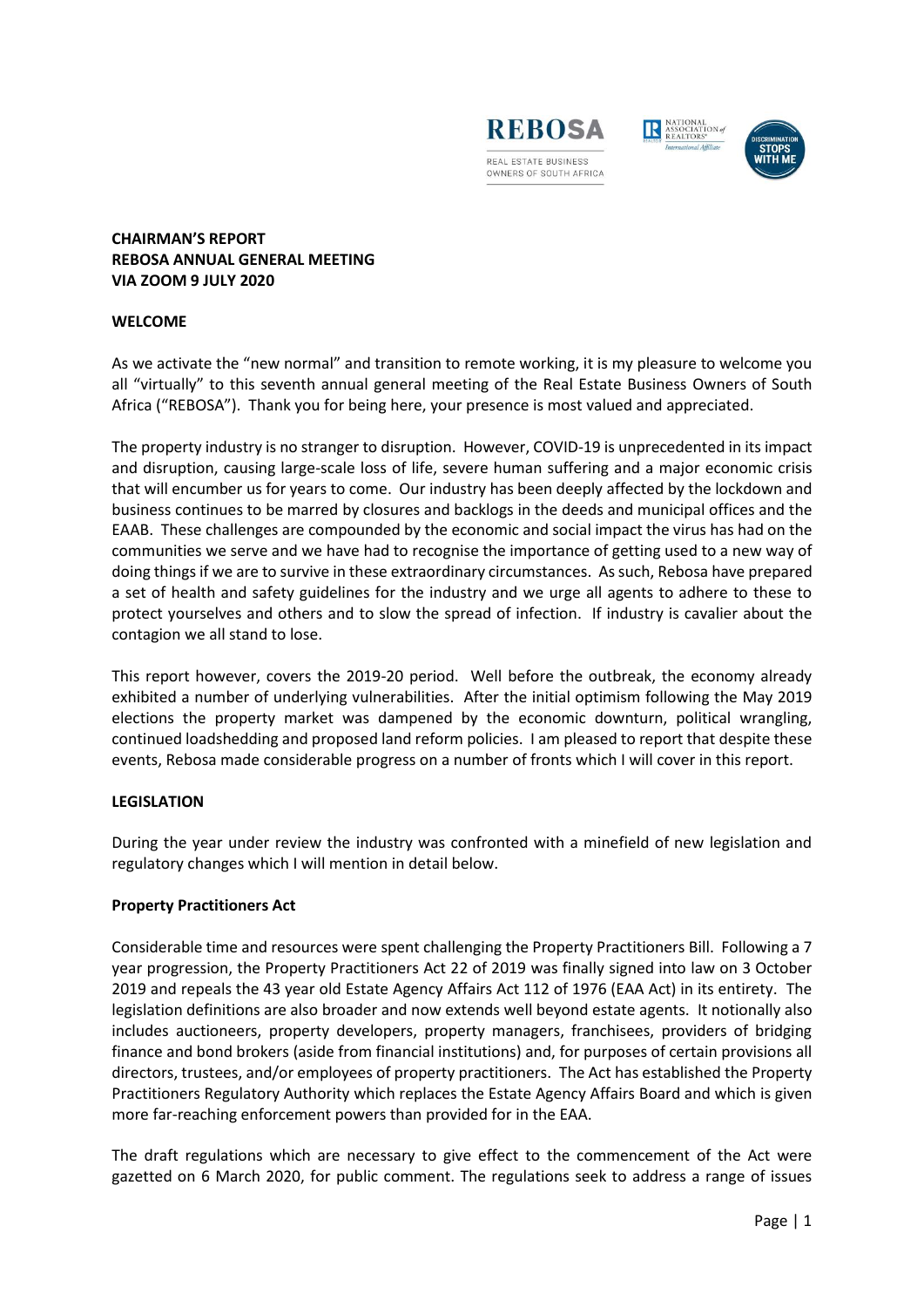raised in the Act, including training and conduct, consumer protection, compliance and enforcement. The deadline for public information sessions have however been postponed indefinitely due to the Covid-19 pandemic but Rebosa has been working with all industry stakeholders and our attorneys, to provide significant input to the regulations to ensure that many of the challenges we currently face are addressed.

## **The Financial Intelligence Centre Amendment Act, 2017 (FIC Amendment Act)**

Compliance with the Act became effective on 1 April 2019.

Rebosa provided RMCP templates, guidelines and training to the industry during the transition period leading up to implementation.

# **Proposed Amendments Regarding Land Reform**

Rebosa submitted commentary on government's proposal to amend section 25 of the Constitution that will enable the state to expropriate land and the improvements thereon without compensation, with a view to bring about land reform.

To quote former President Kgalema Motlanthe; "There is no need to amend Section 25 of the Constitution to enable expropriation in the public interest because the country's supreme law already provides for that. Section 25 protects property and recognises the need for the restoration of rights to those who have been dispossessed. If property is not protected you destroy value, and if there's no value then you won't have an economy driving forward".

# **Application of the National Minimum Wage Act 9 Of 2018**

The National Minimum Wage Act 9 of 2018 ("NMWA") applies to employees and not to independent contractors, often a grey area for estate agents.

Following widespread industry concern, we approached our attorneys, Cliffe Dekker Hofmeyr to provide our members with a legal clarity.

We have published a detailed opinion on our website together with a set of guidelines which will help members to address this issue in their businesses.

## **FINANCIAL REPORT**

While navigating an increasingly complex regulatory landscape a sizeable percentage of Rebosa's 2019/20 budget was spent on legal fees.

Notwithstanding the legal fees, Rebosa's administrative costs remain low and contained resulting in a strong balance sheet. The organisations continued sound financial planning, prudent spending and careful budgeting has resulted in membership fees remaining unchanged for the past seven years with no foreseeable increases. We are sure this will be welcomed given the current economic uncertainty and financial pressure our members are facing.

Our aim has always been to manage the organisation with low operating costs so that funds can be allocated to our core mandate of protecting real estate business owners' interests.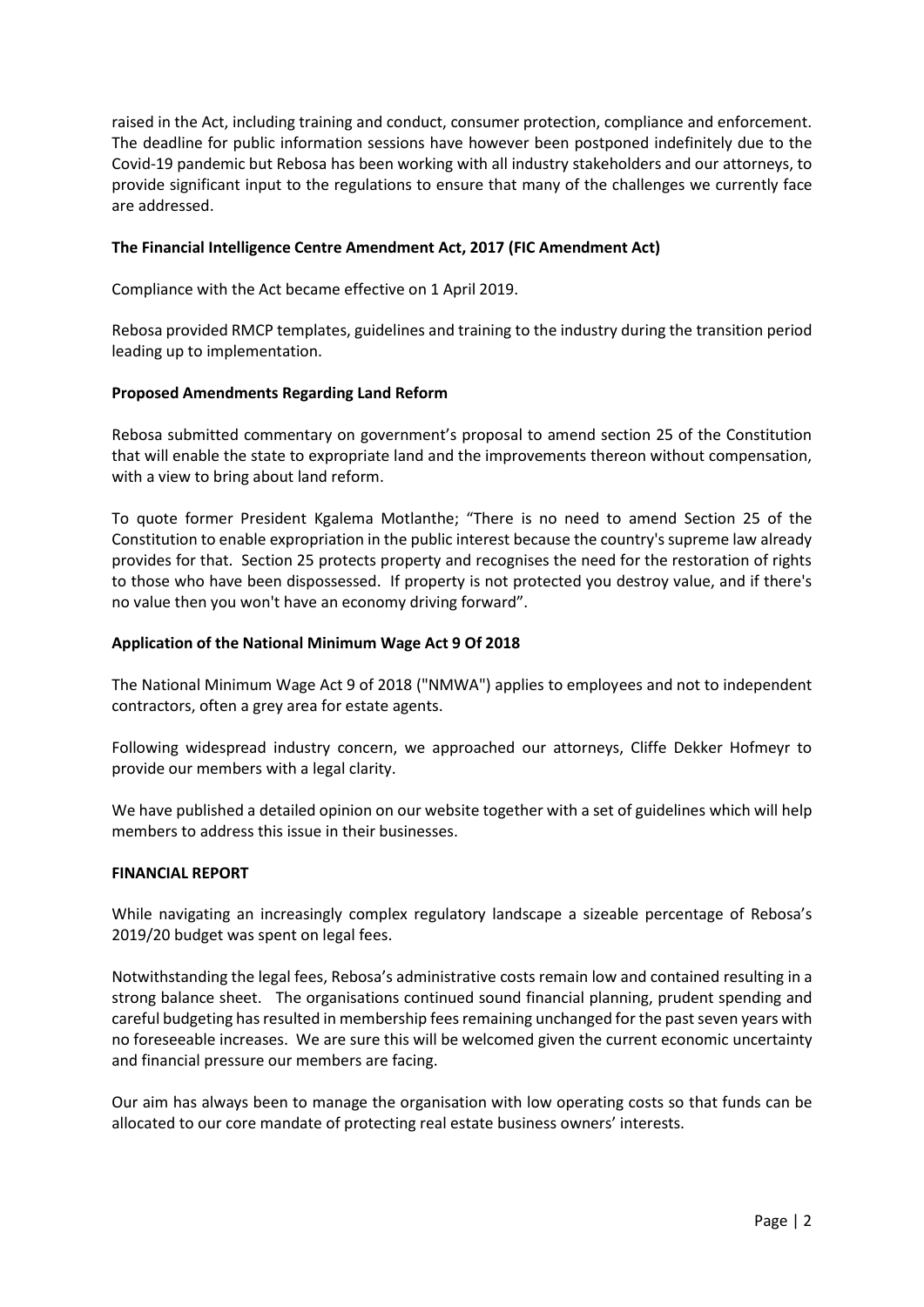#### **MEMBERSHIP**

Collectively our members employ 15,105 estate agents.

We have demonstrated that collaboration is an effective force to mobilise the department and the EAAB in the Herculean task of addressing the challenges around issuing of FFCs. We anticipate even bigger backlogs this year and cannot emphasise enough the importance of a collective voice for real estate. It is only through numbers that we will be heard and can effect change. We again urge members to promote REBOSA's work and encourage the smaller independent agencies to join.

There are very few instances, if any, where the interests of principals and agents are not aligned. It can therefore be undeniably argued that REBOSA also effectively represents the estate agents employed by its members. This unequivocally makes REBOSA the most representative body in the real estate sector in South Africa today.

#### **STAKEHOLDER ENGAGEMENT**

During the past 12 months REBOSA has intensified collaborations with Stakeholders to better serve Members.

#### **EAAB**

In the year under review a new CEO was appointed at the EAAB. Rebosa welcomed Ms Mamodupi Mohlala and looked forward to improved service levels and an overhaul of the failing IT system. Unfortunately the timely issuing of FFCs was more problematic than ever before. Despite employing temporary staff and working weekends to clear the backlog, many agents still remain without 2020 FFCs.

## **EAAB Queries**

During the period under review REBOSA received 3 861 queries from members relating to issuing of FFCs, CPD and Section 27 compliance issues – up from last year. 3 744 Queries were successfully resolved. 117 Remain outstanding and are currently being dealt with.

I would like to thank our EAAB liaison, Fiona Chaitowitz, for her hard work and perseverance under exceedingly difficult circumstances. She provides a massively valuable service to REBOSA members and her tenacity should be applauded by all of us.

#### **Fees Raised by the EAAB and Penalties Imposed by the EAAB**

Rebosa has lodged a formal complaint against the calculation of the 2019-20 fees which are not in terms of the current regulation. We believe the schedule of fees cannot exceed the amount stipulated in the Regulation of the Department of Human Settlements dated 26 February 2016 and have received a legal opinion which confirms same.

We have also raised an objection that some of the fees were increased by nearly 10%, more than double the CPI figure of 4,5%. To date no satisfactory answer has been forthcoming.

There is also no provision in the Act or any of the regulations referred to in the legal opinion we received which empowers the EAAB to impose any penalty on any person for failing to notify the EAAB that they have stopped acting as an estate agent i.e. where an estate agent fails to apply for a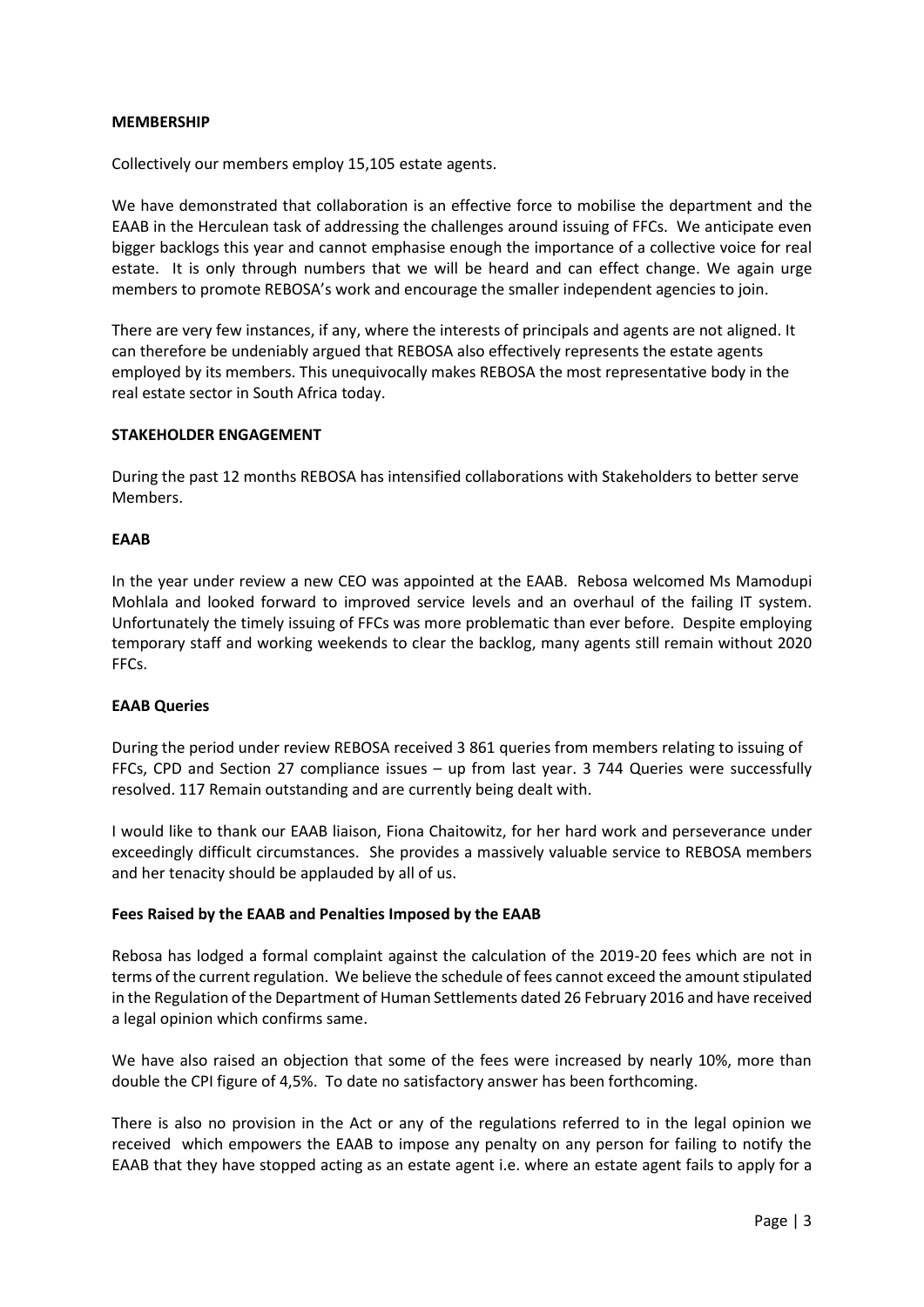renewal of an "FFC" in circumstances where they elect to stop being an estate agent, and they simply allow the yearly deadline of 31 October to expire without notifying the EAAB and years later when such estate agents try to renew their FFCs, the EAAB penalises them for not having given the EAAB written notice to the effect that they no longer wish to continue operating as estate agents. It follows that any such penalty imposed by the EAAB is simply illegal and Rebosa will ensure that this is remedied.

A further objection is the huge discrepancy in the fees between Principal and Full Status Agents. Many firms are sole operators and individuals who are self-employed and the unjustifiably big gap in fees inhibits start-up's and in the process hinders transformation.

# **Illegal Agents**

Agents trading illegally continue to undermine the industry's credibility and place consumers at enormous risk.

The EAAB launched PrivySeal to promote and support consumer protection. On 3 September the EAAB announced the PrivySeal contract would not be renewed and a new service provider would be appointed following a procurement process. The industry is still to be advised on these developments.

REBOSA is working closely with EAAB's Legal and Compliance team to investigate complaints of Agents and Agencies suspected of trading illegally. In the period March to February Rebosa received 145 complaints. Of these the EAAB has closed 30 cases mainly due to insufficient evidence. The remaining 115 cases have yet to be finalised as DC hearings cannot take place until the CEO appoints a committee. A "RFP" for a panel of legal experts was advertised in April but has since been extended to 31 August so we assume no disciplinary hearings will take place until September/October.

We appeal to our members to provide us with detailed information and supporting documentation/pictures etc. when reporting agents suspected of trading illegally on our website without which cases are prematurely closed without thorough investigation.

# **National Property Practitioners Council ("NPPC")**

Rebosa is one of the founding members of the NPPC which was established to unite all agents, business brokers, bond consultants, developers, managing agents, and all individuals falling within the ambit of the Property Practitioners Act No. 22 of 2019, which provides for the regulation of property practitioners.

The NPPC is South Africa's only national united council of property sector professional associations. The council's members collectively represent over 46000 property practitioners operating in all aspects of the residential and commercial real estate industries. Other members include: SAPOA – SA Property Owners Association, SAIBPP – SA Institute of Black Property Practitioners, NAMA – National Association of Managing Agents, IEASA – Institute of Estate Agents South Africa, ICBB – Institute of Commercial Business Brokers, SAIA – SA Institute of Auctioneers, NPF – National Property Forum, SABBA – South African Business Brokers Association.

In the short time since its inception the NPPC has successfully lobbied DHS, EAAB and stakeholders for concessions for the industry.

# **Property Transformation Forum ("PTF")**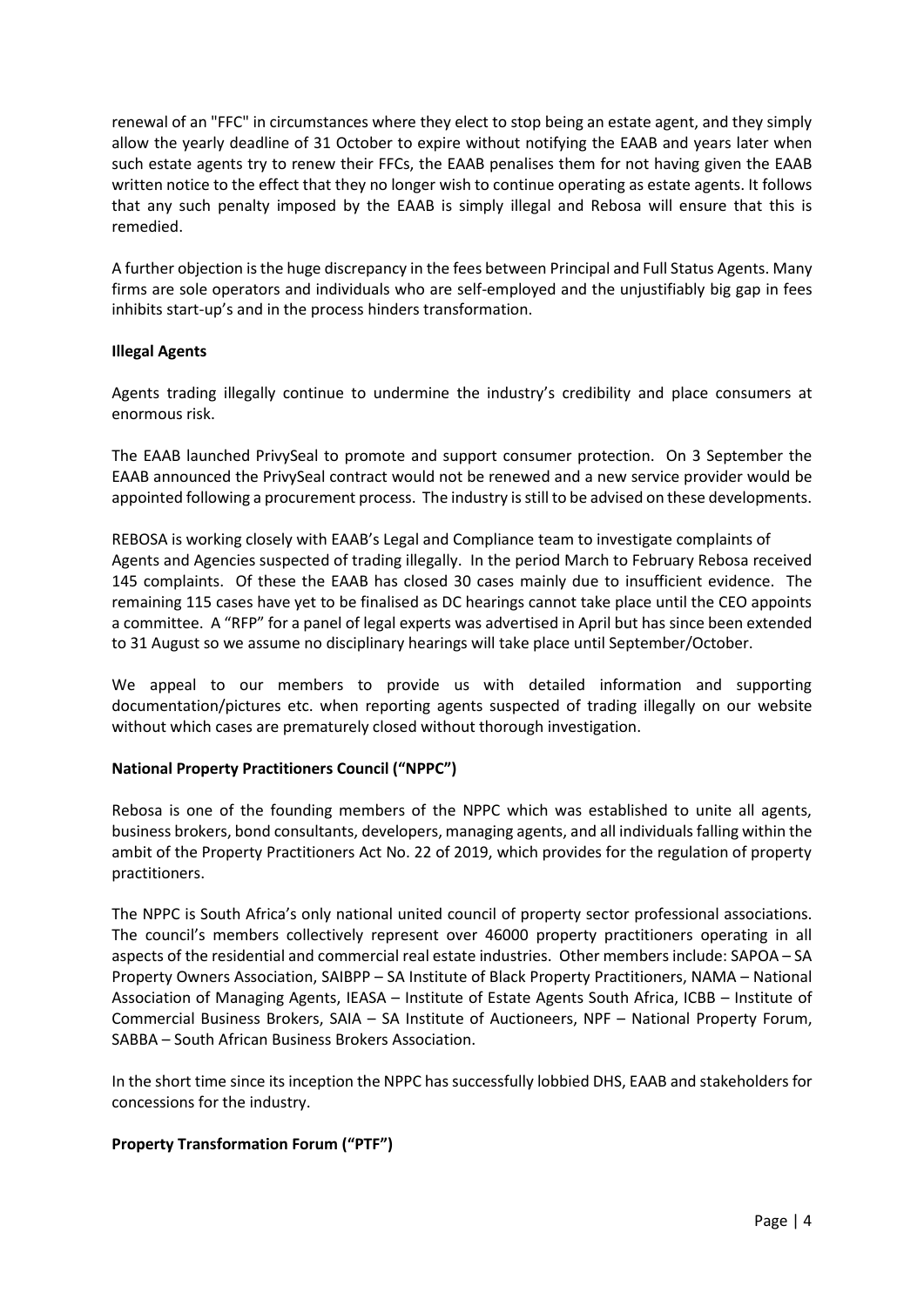The Property Transformation Forum (PTF) is a joint initiative of The South African Institute of Black Property Practitioners (SAIBPP) and REBOSA which seeks to bring real estate practitioners together to devise practical and sustainable solutions for fast-tracking transformation and making the real estate sector more representative and competitive.

The PTF includes real estate practitioners, principles and stakeholders who are committed to advancing the pace of transformation in the real estate industry.

We are inspired by the open dialogue and exchange of ideas between participants and we anticipate that this forum will become an effective vehicle for driving transformation and entrepreurship in the future.

# **Property Sector Charter Council ("PSCC")**

The PSCC formed a technical committee to provide input and align with new changes to the scorecard that were introduced by the Dti.

The Final proposed changes of the Amended Property Sector Code was presented to the Dti and approved in principle to gazette.

The draft revised Property Sector Scorecard will soon be published for public comment. Rebosa are represented on the PSCC technical committee by Mr Bryan Biehler. On behalf of the Board, I wish to express our sincere gratitude to Bryan. We are grateful for his commitment and willingness to contribute to the PSCC which goes way beyond his duty to the Board.

## **SSETA**

Rebosa is represented on a committee that is providing input and guidance on the new educational qualifications for the real estate industry.

The committee has interrogated all the unit standards of L4; L5 and provided input to the relevancy of the current unit standards and also the shortcomings that must be included. The L6 qualification will be used as a specialisation qualification for Principals and it has further been agreed that another 'Specialisation' qualification must be developed for agents.

The next round of meetings will be with the broader industry and the finalisation will be done with the CPRE's in the industry and some selected experts.

We would like to thank Ronel Bornman - National HRD Manager at Seeff who represents Rebosa on the Chamber Committee – real estate, for her unstinting commitment to education and her tireless campaigning for better systems and procedures.

## **The National Association of Realtors**

REBOSA's bi-lateral partnership with the NAR has strengthened over the years and we continue to benefit through knowledge sharing, global industry research and statistics.